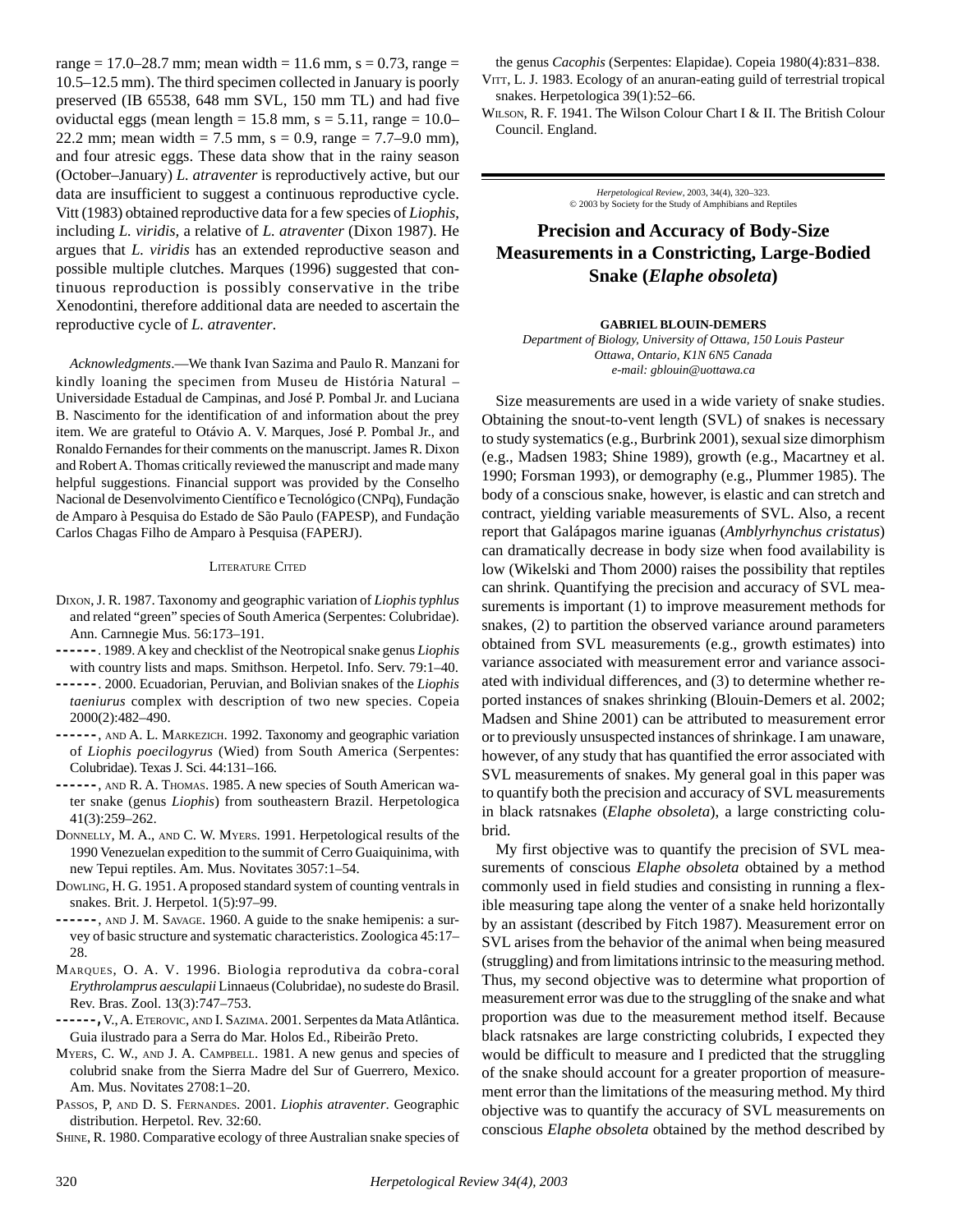Fitch (1987). Lastly, I wanted to determine whether precision and accuracy of SVL measurements varied with the size of the snake being measured. Large snakes, with their strong musculature, might struggle more vigorously and be more difficult to measure. Thus, I predicted that the SVL measures of larger snakes should be less precise and less accurate than those of smaller snakes.

## **Materials and Methods**

In May 2000, 20 wild-caught *Elaphe obsoleta* from the Queen's University Biological Station (40 km N of Kingston, Ontario; 44°34'N, 76°19'W, 200 m elevation) were measured three ways and subsequently returned to the wild. Individuals were selected spanning the size range of *Elaphe obsoleta*, with the caveat that individuals had to be large enough  $(> 500 \text{ mm}$  SVL) to be intubated for anesthesia (see below). First, to determine the precision of SVL measurements, each snake was measured 10 times using the method of Fitch (1987). The snake was held behind the head and behind the cloaca by an assistant. With the snake suspended horizontally, the assistant gently stretched it until the snake tired and extended to full length, at which point a 2-m flexible measuring tape was run along its venter (Fitch 1987). In all cases, the snake was measured twice and the mean of the two measurements was recorded. Using this method (hereafter "Conscious – Tape"), the 20 snakes were measured every day for 10 days, assuming that growth over those 10 days was negligible. Second, to quantify the error associated with the behavior of the snakes when being measured, the snakes were measured again, but first rendered flaccid by isoflurane anesthesia (Blouin-Demers et al. 2000). To avoid anesthetizing the snakes repeatedly, all 10 pairs of measurements were taken during a single dose of anesthesia, but the snakes were coiled on a table between each pair of measurements (hereafter "Anesthetized – Tape"). Third, to quantify the error associated with running the flexible measuring tape along the venter of the snakes, the anesthetized snakes were also measured 10 times by laying them on a table along a 2-m metal ruler. These last 10 pairs of measurements were also taken under anesthesia, but the snakes were loosely coiled on a table between pairs of measurements (hereafter "Anesthetized – Ruler"). Thus, the 30 measurements for each snake (10 measurements by 3 methods) each represent the mean of two measurements. Data collection was blind: the numbers on the measuring device were covered and the measuring device was simply marked, after which an assistant recorded the number.

The measure of precision was the coefficient of variation (CV; Zar 1999). Ideally, the SVL measurement obtained on a conscious

snake would be identical to that obtained by measuring the snake when anesthetized (Fitch 1987). In the present study, however, the snakes were measured anesthetized using two different methods. Snakes stretched considerably when anesthetized and suspended in the air (see Results). Consequently, I considered that the "true" SVL of black ratsnakes was the mean of the 10 values obtained by the Anesthetized-Ruler method. Thus, the measure of accuracy for a particular method was the mean of the absolute values of the deviations of the SVL values from the "true" SVL, expressed as a percentage of the "true" SVL.

Repeated measure ANOVA (one within design) or paired t-test were used to analyze the precision and accuracy of each measurement method, and linear regression was used to determine whether precision or accuracy of measurements varied with SVL. The data were screened for violations of the assumptions of normality and homogeneity of variance using box plots and Shapiro-Wilk tests. All analyses were conducted on JMP Version 3.2 (Statistical Analysis Systems 1997) and SPSS Version 6.1 (Statistical Package for the Social Sciences 1995) on a Macintosh desktop computer. Means are reported  $\pm$  1 standard error.

## **Results**

The three measurement methods differed in precision as measured by their CVs ( $r^2 = 0.85$ , repeated measures ANOVA  $F_{(2,18)} =$ 103.42,  $P < 0.001$ ). Tukey post-hoc tests indicated that the three methods differed from one another. Measuring snakes by laying them along a ruler when they were anesthetized was the most precise method, followed by measuring them with a flexible tape when they were anesthetized, and then by measuring them with a flexible tape when they were conscious (Table 1). Nevertheless, measuring conscious snakes was surprisingly precise, with an average CV of  $1.10 \pm 0.10\%$  and a maximum value of 2.16%. The calculation of CV involves the deviation of each measurement from the mean. The mean of the absolute values of those deviations gives a direct estimate of measurement error. The mean of the absolute values of the deviations from the mean SVL of the conscious snakes was 8.14 mm, or 0.82% of the mean SVL.

Assuming that measurement error is random and thus has a symmetrical distribution centered on the mean (my data do not suggest otherwise), the mean measurement error around a growth estimate based on two SVL measurements would be twice the measurement error of SVL  $(2 \times 0.82\% = 1.64\%)$  half of the time. If errors are random, errors on two SVL measurements should be in opposite direction half of the time (and thus cumulative) and in the same direction the other half of the time (and thus noncumulative). During the active season, the average growth rate for a 1000 mm *Elaphe obsoleta* in Ontario is 0.4 mm/day (Blouin-Demers et al. 2002). Thus, when the errors are cumulative (i.e., 1.64% measurement error) it would take an average of 41 days of activity before growth of a 1000-mm individual becomes detectable using Fitch's (1987) measurement method.

TABLE 1. Precision (CV), accuracy (absolute values of deviations of SVL), and mean SVL for 20 black ratsnakes measured by three methods. Tape refers to measuring snakes by running a measuring tape along their body while snakes are held horizontally. Ruler refers to measuring snakes by laying them on a table along a metal ruler.

| Method               | CV(%) |      |      | Deviations $(\%)$ |      |      | $SVL$ (mm) |      |
|----------------------|-------|------|------|-------------------|------|------|------------|------|
|                      | Mean  | SЕ   | Max  | Mean              | SЕ   | Max  | Mean       | SЕ   |
| Conscious – Tape     | 1.10  | 0.10 | 2.16 | 1.39              | 0.19 | 2.80 | 1046.7     | 62.1 |
| Anesthetized – Tape  | 0.62  | 0.04 | 0.98 | 3.41              | 0.34 | 5.82 | 1075.1     | 66.6 |
| Anesthetized – Ruler | 0.16  | 0.02 | 0.40 |                   |      |      | 1036.3     | 61.7 |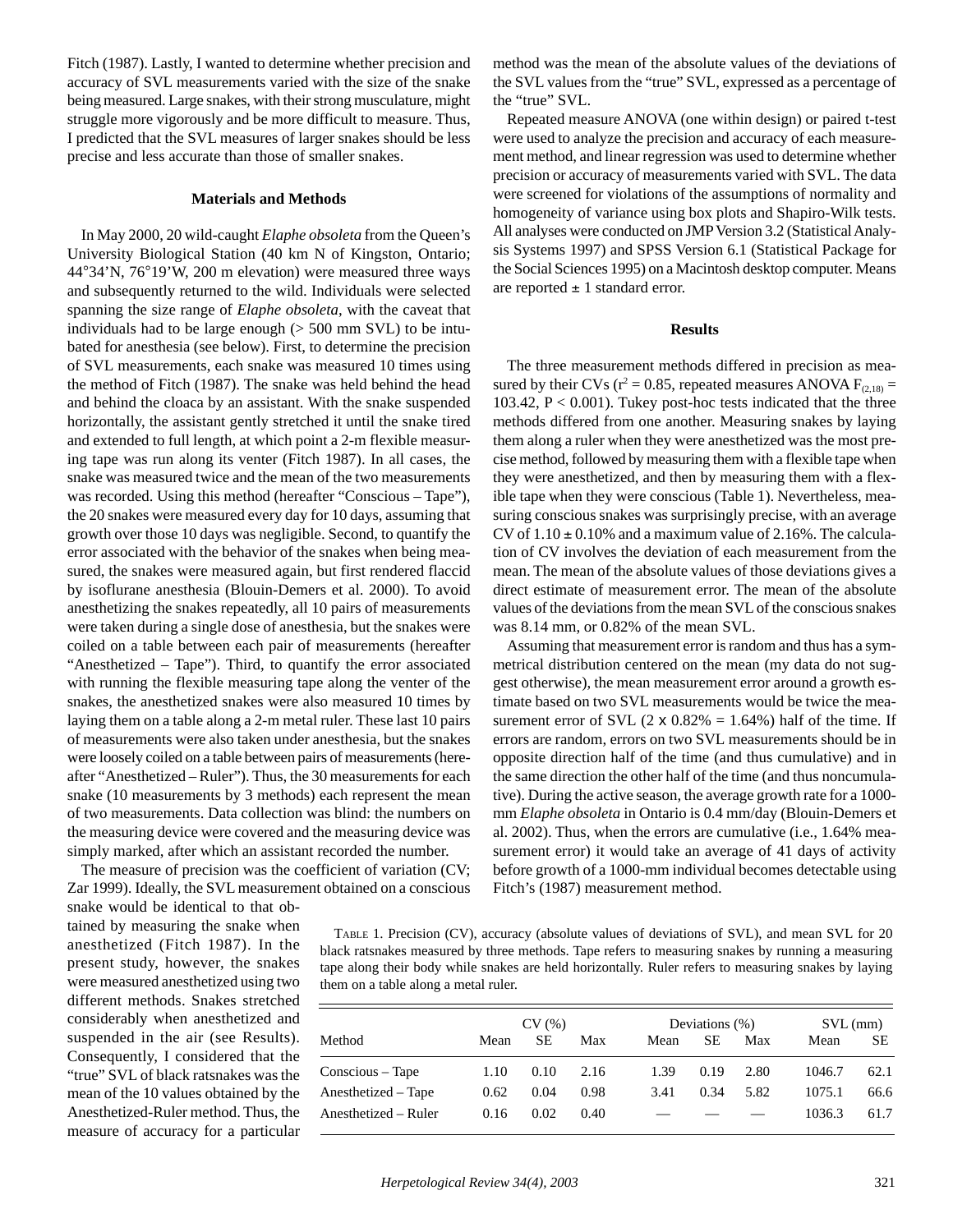The Anesthetized – Tape method was 44% more precise than the Conscious – Tape method (Table 1), indicating that, on average, 44% of the imprecision when measuring conscious snakes was attributable to their activity (i.e., struggling). A further 42% increase in precision was achieved by the Anesthetized – Ruler method (Table 1). This result did not support my prediction that a greater proportion of measurement error would be attributed to the behavior of the snake when being measured, than to limitations of the measuring method.

The mean SVL of snakes obtained by the three methods differed from one another ( $r^2 = 0.64$ , repeated measures ANOVA  $F_{(2,18)}$ )  $= 32.65$ ,  $P < 0.001$ ). Tukey post-hoc tests indicated that SVL values did not differ between Conscious – Tape and Anesthetized – Ruler methods, but the Anesthetized – Tape method yielded SVL values greater than the other two methods (Table 1). Based on the absolute values of the deviations from the "true" SVL, measuring snakes with the tape was less accurate when snakes were anesthetized than when they were conscious (paired  $t_{(19)} = 5.77$ ,  $P < 0.001$ ). These results were due to the anesthetized snakes stretching when they were measured with the tape.

Contrary to my prediction, precision of the Conscious – Tape method increased significantly with increasing SVL ( $r^2 = 0.27$ ,  $F_{(1,18)} = 6.57$ ,  $P = 0.019$ , Fig. 1). Precision was not significantly related to SVL ( $F_{(1,18)} = 0.86$ ,  $P = 0.366$ ) when snakes were anesthetized and measured with the tape (Fig. 1). Precision decreased significantly with increasing SVL ( $r^2 = 0.22$ ,  $F_{(1,18)} = 5.16$ ,  $P = 0.036$ ) when snakes were anesthetized and measured with the ruler (Fig. 1). This last relationship, however, appears to be driven by one large snake with a high CV (Fig. 1). Excluding this data point from the analysis made the relationship non-significant ( $F_{(1,17)}$  = 3.06,  $P = 0.099$ ). Contrary to my prediction that SVL measurements on larger snakes should be less accurate than those on smaller snakes, accuracy was not related to SVL for conscious snakes ( $F<sub>(1,18)</sub>$ )  $= 1.04$ ,  $P = 0.307$ ). Accuracy was, however, strongly related to SVL for anesthetized snakes ( $r^2 = 0.79$ ,  $F_{(1,18)} = 67.23$ ,  $P < 0.001$ ). Larger snakes stretched proportionally more than smaller snakes when measured anesthetized and their SVL was thus overestimated to a greater extent (Fig. 2).

### **Discussion**

I found that SVL measurements of conscious snakes were both precise and accurate (mean error  $\approx 1\%$ ) and that the proportions of measurement error attributable to the behavior of the animal and to the measuring method itself were approximately equal. Precision of measurements increased with increasing SVL for conscious snakes. Accuracy of measurements on anesthetized snakes with tape, however, decreased with increasing SVL.

Contrary to my prediction, SVL measurements on a large-bodied constrictor such as *Elaphe obsoleta* were surprisingly precise. After an initial struggle when first grasped, ratsnakes in this study usually calmed down within 1–2 min. This resulted in (1) my ability to make precise measurements, and (2) the behavior of the snakes when measured accounting for approximately the same proportion of measurement error as limitations of the measurement method itself.

One unexpected result was that the precision of measurements increased with increasing SVL for conscious snakes measured with



FIG. 1. Precision of SVL measurements (measured by the coefficient of variation expressed as a percentage) as a function of mean SVL for 20 black ratsnakes measured by three methods.



FIG. 2. Accuracy of SVL measurements (measured by the mean deviation of the SVL measurements from the "true" SVL expressed as a percentage) as a function of mean SVL for 20 black ratsnakes measured by two methods.

tape. Precision did not vary with SVL for anesthetized snakes measured with tape, suggesting that the behavior of the snakes when being measured causes the difference in precision between large and small snakes. Thus, it appears that larger snakes, which tend to be more placid, are easier to measure than are smaller snakes because larger snakes provide more precise measures. Accuracy